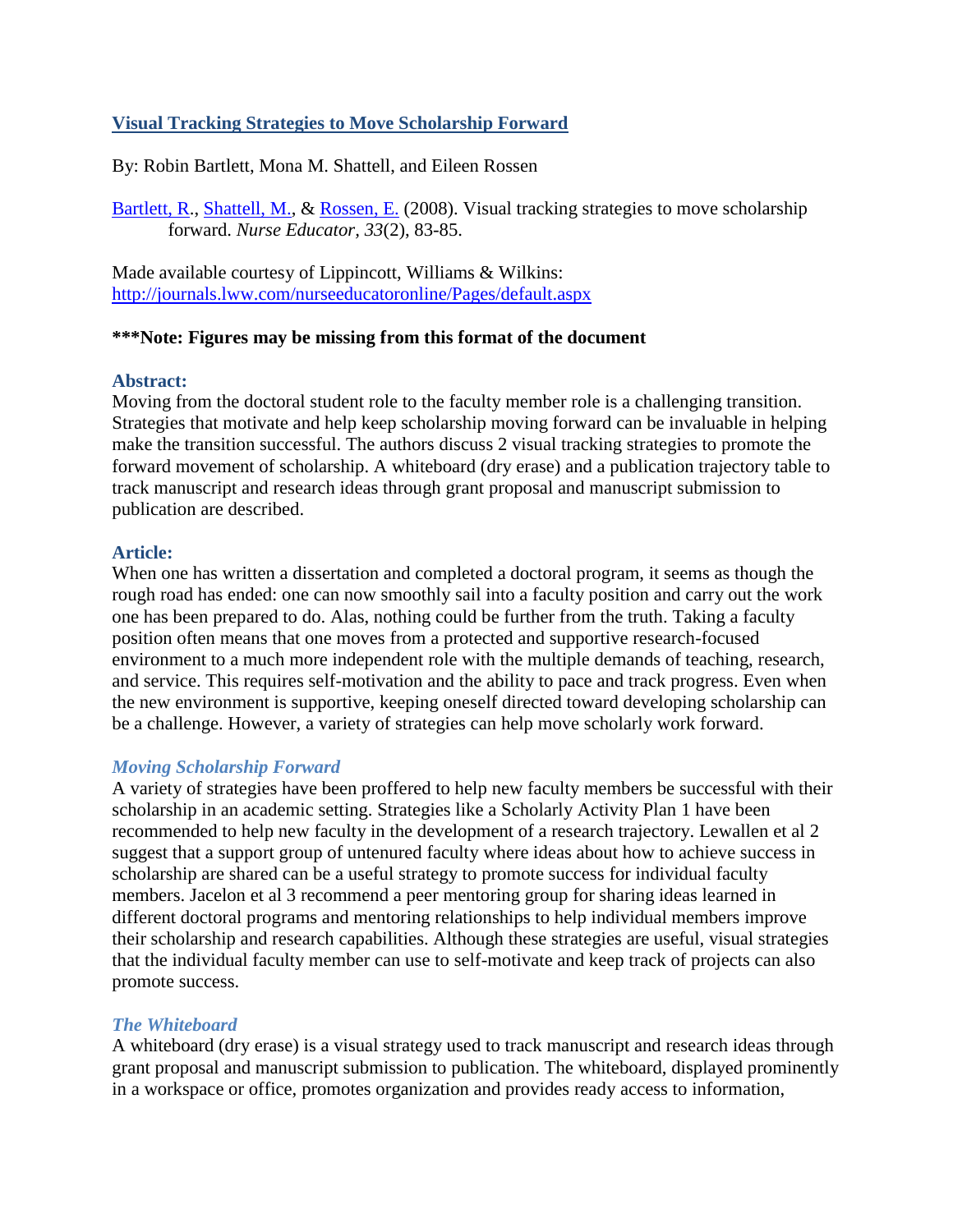opportunities for collaboration/discussion with colleagues, and motivation (Figure 1). Sections on the whiteboard may include Ideas, Manuscripts in Progress, Manuscripts Under Review, Articles in Press, Pending Grant Proposal Due Dates, Funded Grant Applications, Research Assistants' Work Schedules, Promotion and Tenure Date, and Tally of Scholarly Products (Publications, Grants, etc).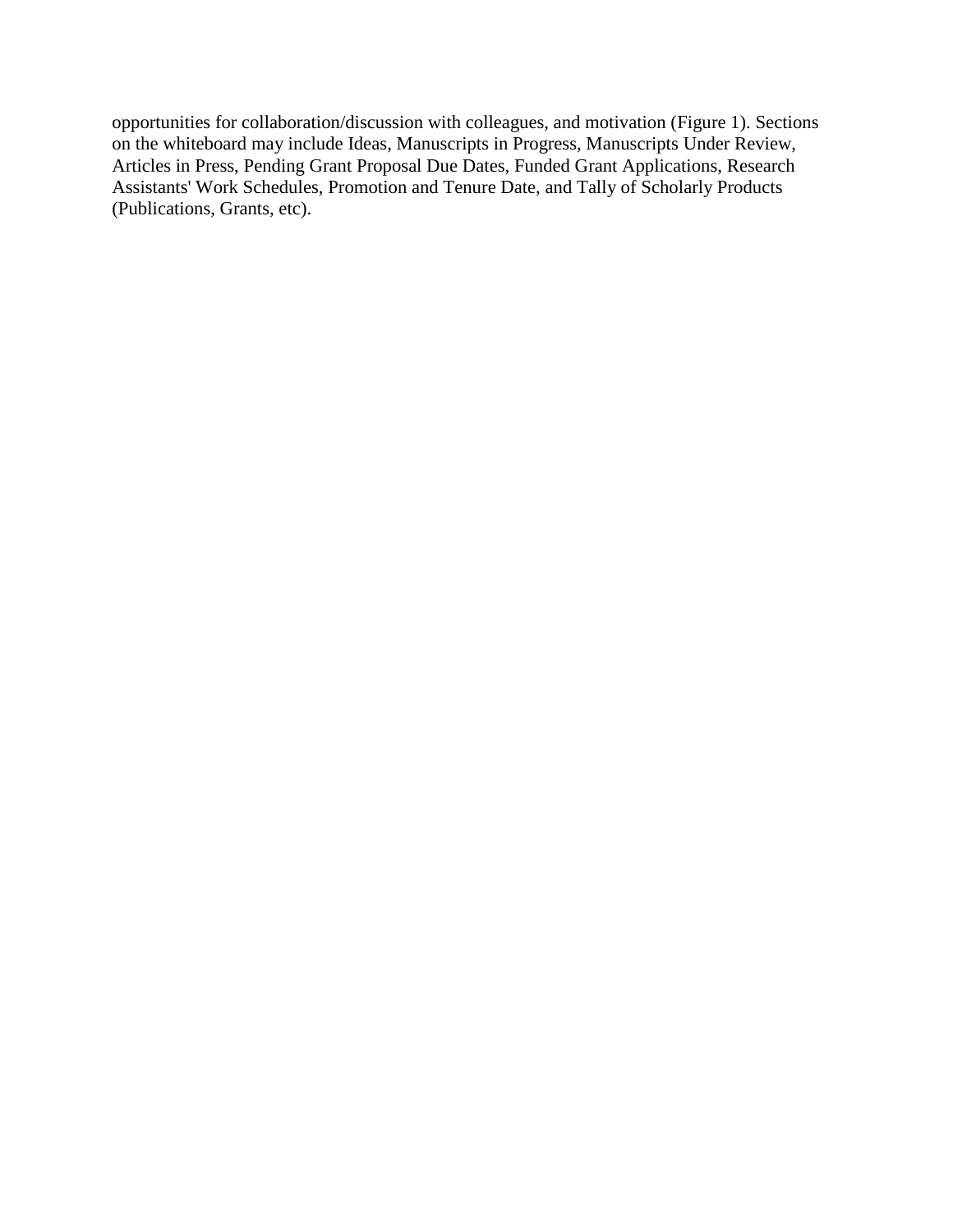## **Manuscript Ideas**

SIDS among AA infants RN vs. LPN use of AAP safe-sleep quidelines

### **Manuscripts in Review**

(1) Visual Tracking Strategies to Propel Scholarship - Nurse Educator submitted 7/30/07

# **Tally of Scholarly Products:**

Data-based/non data-based/invited editorials/book chapters/book reviews

 $7/4/1/1/2$ 

# **Manuscripts in Progress**

(2) Nursing care for depressed clients

## **Articles in Press**

## **Tenure/Promotion Document Due Date!**

**Summer, 2008** 

## **Grants in Development**

R-03 - due 10/25/07 STTI - due 12/07  $ANA - due 6/08$ 

# **Grants in Review**

R-21 (submitted 4/21/07) (response by October 2007?)

## **Grants in Progress**

K Award - complete 09/07 (report due 09/31/07)

Figure 1. Dry erase example.

## **Research Assistant Schedule**

Mondays 8-12 Fridays 2-4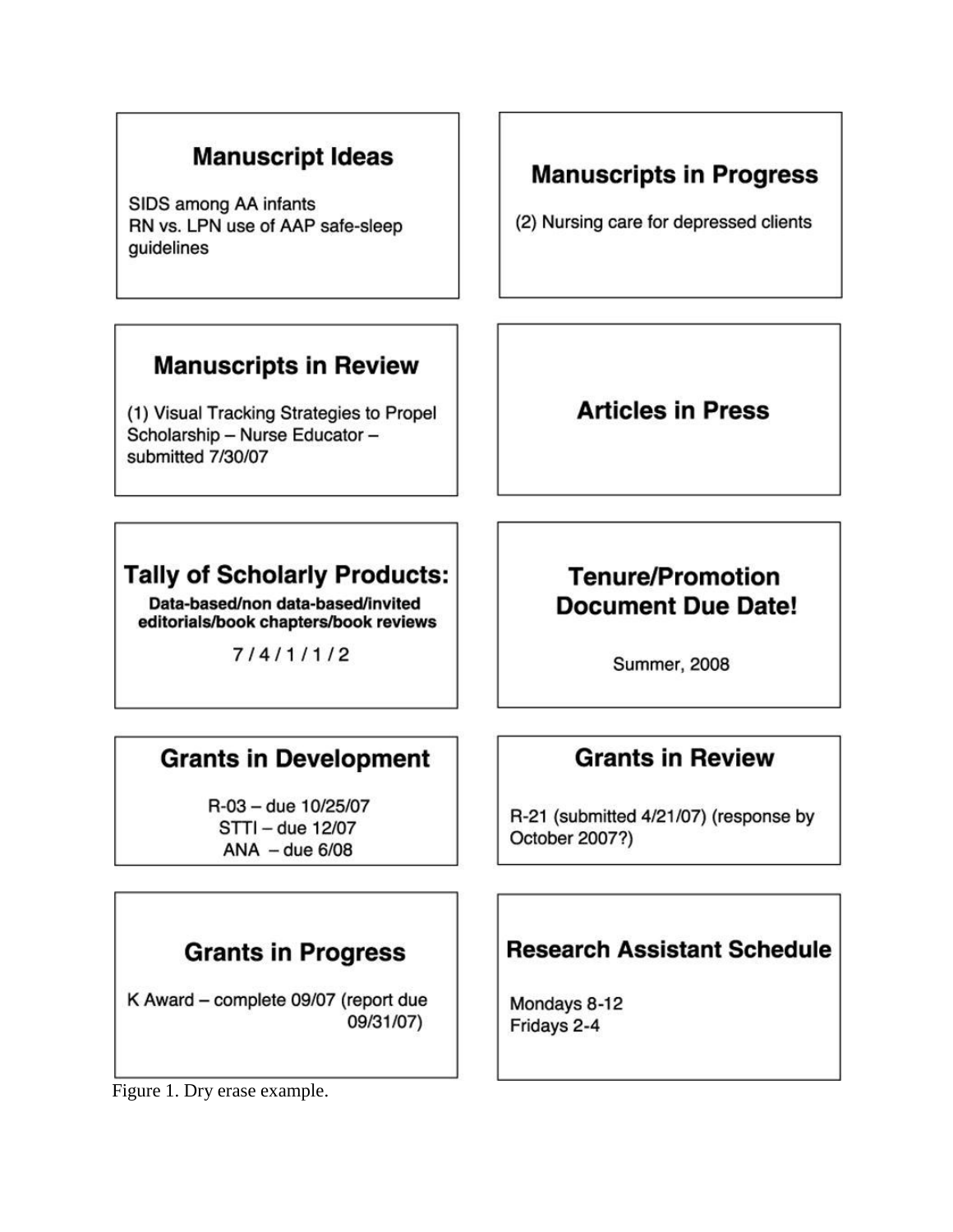Manuscript ideas that are not fully formed can be added to the whiteboard, making them readily accessible and ready for the next phase of development. Ideas displayed on the whiteboard remain in view, so they can be revisited deliberately or accidentally. With a return to the idea, it may be further developed and moved to the Manuscript in Progress section or simply left in the Idea section until ready to be dealt with or abandoned and thus erased.

In the Manuscripts in Progress section, the title of the manuscript, the names of coauthors (if any), the journal to which the article will be submitted, and target dates for manuscript completion are included. A subcategory under the Manuscripts in Progress section can list manuscripts nearly ready for submission, giving these manuscripts priority status. Manuscripts in Progress can also be prioritized by placing numbers next to them in a different-color marker to keep the focus on the priorities.

Manuscripts Under Review are the next important section on the board. The name of the manuscript and the journal where it was submitted are listed, along with the submission date and, in parentheses, authorship position on the manuscript, for example, if second author, place a (2) beside the entry. If a manuscript is returned for revision, this is indicated in this section, and then, when the manuscript is resubmitted, the resubmission date is added. Other information may include the date that the revised manuscript is due back to a journal (if known).

When a manuscript is moved to the Articles in Press section, this brings a sense of accomplishment. In this section, the name of the article, the date it was accepted, and the journal are noted. If there is a tentative publication date, that can also be included. This section serves as a reminder of individual progress, and it can be a reminder to follow up on manuscripts if long periods of time have elapsed since communication with an editor.

Once an article is published, it is removed from the board and added to the Tally of Scholarly Products section so that progress can be seen. The Tally of Scholarly Products section might include the number of published peer-reviewed journal articles (data based and non-data based), invited commentaries and editorials, book chapters, and book reviews. This tally provides information about scholarly progress at a glance. Although counts do not take into account quality or impact, they do provide one measure of productivity.

Pending Grant Proposal Due Dates, Funded Grants, and Research Assistants' Work Schedules are other sections that can be included on the whiteboard. A list of grant proposals currently being written and their due dates, the dates when grant proposals will be submitted to external reviewers, potential dates for their return from reviewers, and the final grant proposal submission date are helpful visual tracking strategies and motivators. It is also helpful to include funded grants that are in progress and grant progress report due dates. Finally, the anticipated Promotion and Tenure Date can motivate tenure-seeking faculty.

Having these things on the wall in one's office where they can be viewed daily is a great way to keep track of scholarly output, and it can also be a great motivator because one can visually track progress and experience the pleasure of moving items from location to location on the board.

### *The Publication Trajectory Table*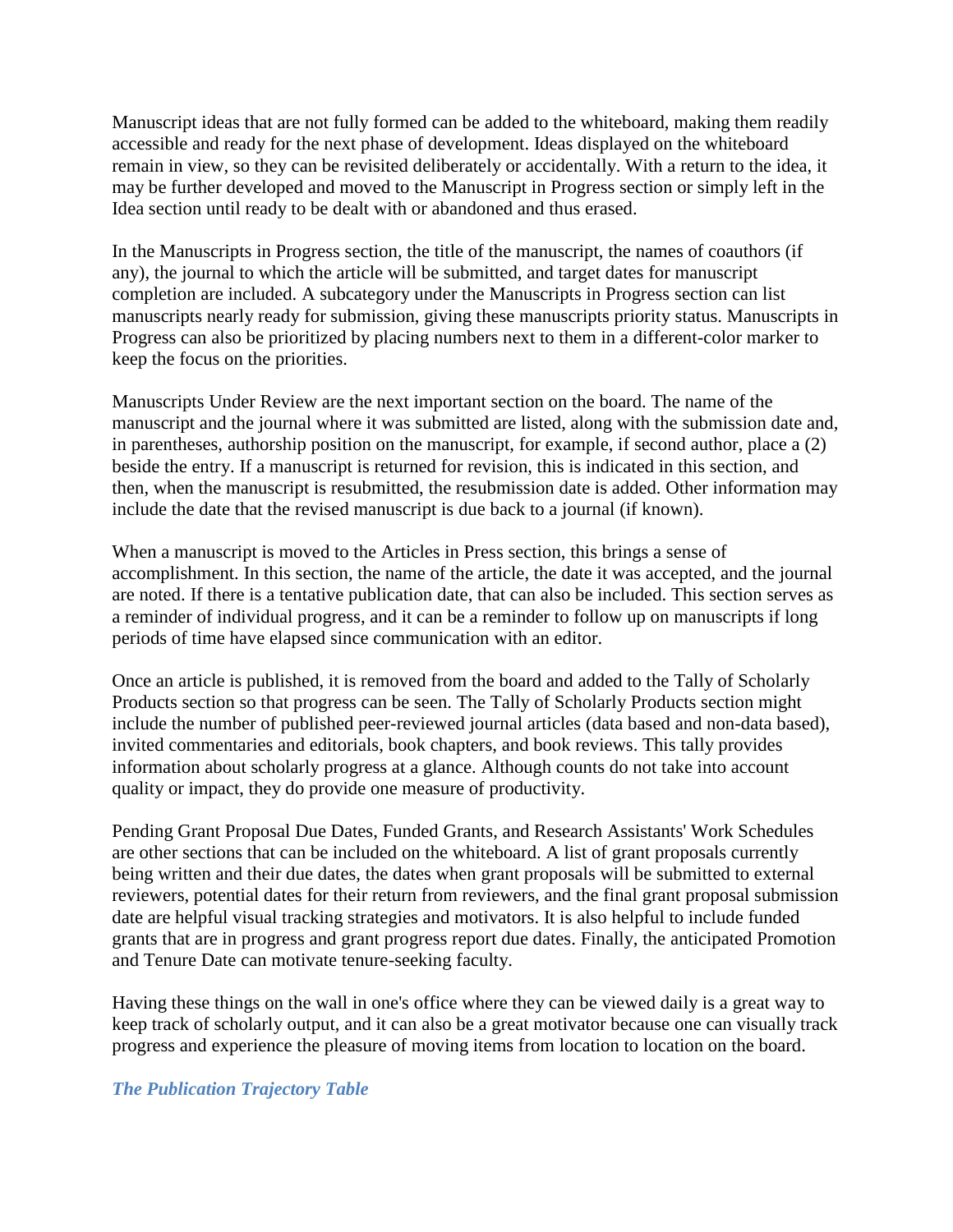Another visual tracking strategy is the publication trajectory table (Table 1). This table identifies, prioritizes, and notes the stage of development, progress, and status of manuscripts from conception to publication. The trajectory is a tool used to guide and concentrate writing efforts, yet it is flexible so that new manuscript ideas or collaborative writing projects can be added at the desired level of priority. The table helps faculty keep track of their productivity and follow each manuscript through the publication process. Once a manuscript has been submitted, the table shows the submission date and the journal it was submitted to, as well as the status of the review process. The table can also be used to track the manuscript through revision and resubmission to publication. This table also provides real-time data on length of time from conception to publication, allowing the faculty member to set realistic goals and plan for successful fulfillment of tenure or promotion publication requirements. Thus, the table is a way to not only monitor but also manage one's publication scholarship.

| Year to Year (eg, 2007-2008) |                                                                                                                    |                                  |                                                                                                                                                          |                                                                    |                                    |                                                            |                                  |
|------------------------------|--------------------------------------------------------------------------------------------------------------------|----------------------------------|----------------------------------------------------------------------------------------------------------------------------------------------------------|--------------------------------------------------------------------|------------------------------------|------------------------------------------------------------|----------------------------------|
| Priority                     | Manuscript/Book<br><b>Chapter Title</b>                                                                            | <b>Internal</b><br><b>Review</b> | <b>Progress</b><br><b>Notes</b>                                                                                                                          | Journal                                                            | <b>Submission</b><br><b>Status</b> | Date to<br>Journal                                         | Date<br>Accepted                 |
|                              | Women's Well-being<br>After Relocation to<br>Independent Living<br>Communities<br>Rossen and Knafl<br>(data based) | Has/Back<br>on $1/18$            | Revised and in<br>review<br>Accepted and<br>will get few<br>changes back<br>by April 30<br>Discuss some of<br>the items with<br>internal editor<br>4/12. | Western Journal<br>of Nursing<br>Research (WJNR),<br>29(2):183-199 | Accepted                           | 1/23<br>Back by 4/30<br>Not pub $b/4$<br>March 07/<br>WJNR | 3/30/06<br>In Press<br>Published |

Table 1. Publication Trajectory Table Example

Summary **1** 

The simple visual strategies reported here have moved our scholarship forward by helping us 1. Remember ideas so that they are not lost or forgotten.

2. Communicate with peers about scholarly work (a dry erase board can be a focus of conversation).

3. Keep track of manuscripts in progress so that they can be moved along.

4. Remember how long a manuscript has been in review so that one can follow up on it after a reasonable amount of time.

5. Remember which and how many manuscripts are in press so that page proofs can be anticipated.

The strategies both motivate scholarly work and validate work. Great satisfaction can come from moving things from place to place on the board or on the table.

We have all used these strategies and have found them invaluable. We can often be found engaged in discussions with the dry erase board or publication trajectory table in front of us as we encourage and support each other in our work. In fact, this article was recently under the